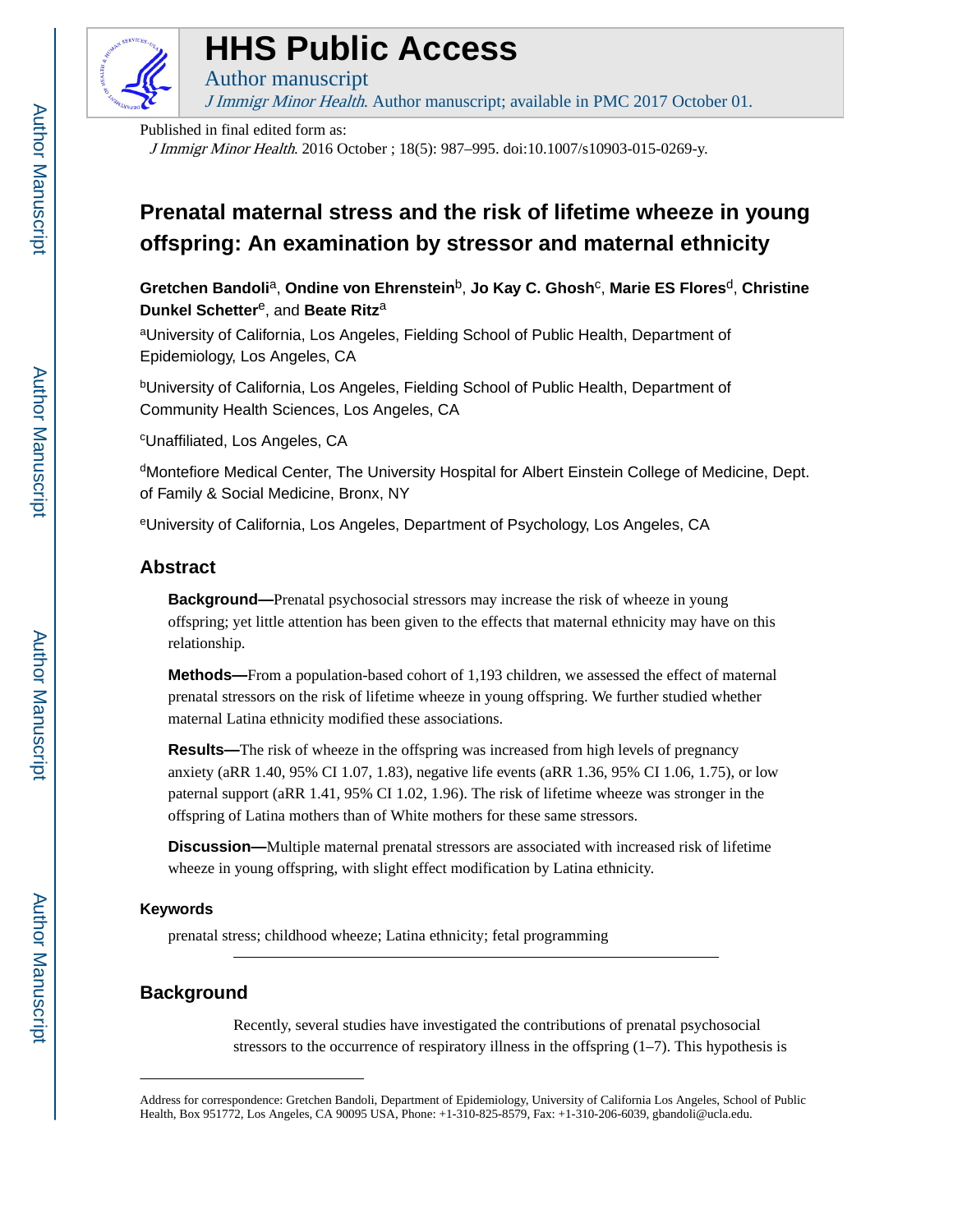part of the phenomenon known as "fetal programming," which postulates that during critical periods of fetal development, certain stimuli or insults can have lifelong and even transgenerational effects (8). Maternal prenatal stress may alter the maturation of the fetal immune system, potentially shifting the balance towards a Th2-response that has been related to atopic disease, such as asthma. Additionally, the developing hypothalamuspituitary-adrenal (HPA) axis may be affected by maternal stress mediated through excess placental secretion of corticotrophin releasing hormone (CRH), potentially influencing the developing fetal immune system (9,10).

## **Theoretical/Conceptual Framework**

Different stressors (e.g.- chronic, acute, transient) may elicit different physical and emotional responses. Stress exposures, perceptions, and responses may also vary culturally. Ethnic minorities and low-income women tend to report more chronic stress and discrimination, and less practical or emotional support from family and friends, which may influence coping mechanisms  $(11-13)$ . Previous reports have typically considered only one stressor or affective state per study (e.g.- maternal bereavement, negative life events, maternal demoralization) (3,4,6,7) and/or simply adjusted for race/ethnicity (1,2,5) rather than evaluating possible modifying effects of race/ethnicity which may be more elucidating when trying to understand the complex construct of perceived stress.

In the present analysis, we use population-based data from Los Angeles, CA to study three pregnancy stressors (pregnancy anxiety, acute stress from negative life events, chronic stress) and paternal support on subsequent risks for wheezing in the young  $(\sim 3.5 \text{ year old})$ offspring. We also examine the influence of maternal ethnicity and nativity on these associations.

#### **Methods**

#### **Participants**

The UCLA Environment and Pregnancy Outcomes Study (EPOS) was originally designed to assess effects of air pollution on birth outcomes as previously described (14). The source population was identified from all live births between January 1–December 31, 2003 to mothers who resided in one of 111 Los Angeles County ZIP codes (41% of all LA County births). The final cohort consisted of 58,316 eligible births (87% of the original total). Cases of low birth weight  $\left( \langle 2,500 \rangle g \right)$  or preterm birth  $\left( \langle 37 \rangle g \right)$  completed weeks gestation) were selected, and an equal number of randomly sampled controls ( $2,500$ -g weight and full term). Of the 6,347 women sampled, 2,543 were interviewed in English or Spanish (40% response rate) at 3–6 months post-partum and provided detailed information on pregnancy exposures and behaviors.

In 2006–2007, the UCLA Environment and Child Health Outcomes Study (ECHOS) recontacted EPOS participants to study the same offspring's respiratory health at the average age of 3.5 years. 1,201 women participated in the survey by phone or mail (49.3% of those who agreed to be re-contacted); the majority of attrition resulted from the inability to locate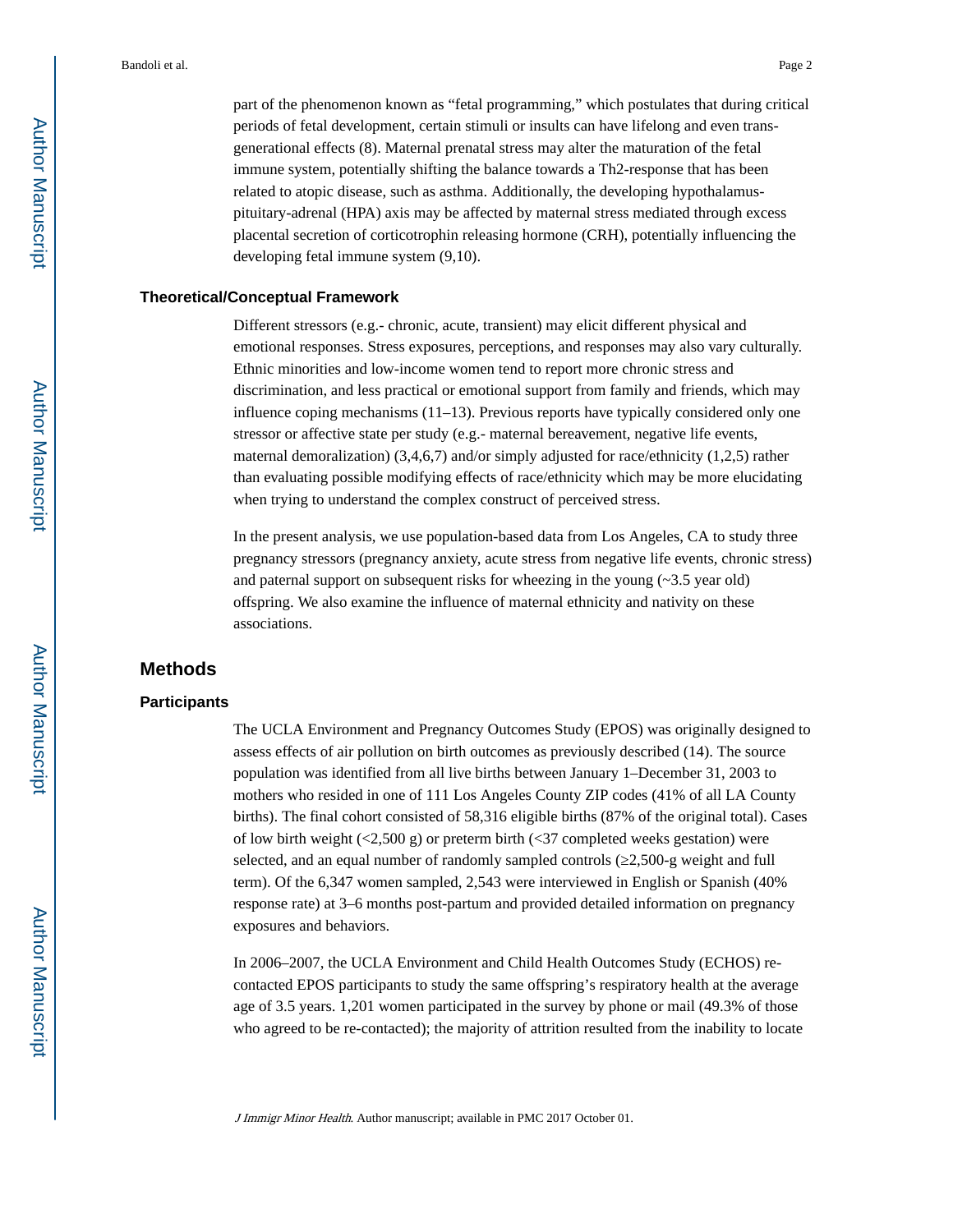women in Los Angeles from mail, telephone, or family/friend contacts initially provided three years prior (15).

#### **Measures**

In follow-up 2006–2007 interviews (ECHOS), we assessed respiratory health via maternal report according to the International Study of Asthma and Allergies in Childhood (ISAAC) questionnaire for 6–7-year-olds (16). For the primary diagnosis of interest 'lifetime wheeze,' we asked "has your child ever had wheezing or whistling in the chest at any time in the past?" In sensitivity analyses, we defined 'current wheeze' as "wheeze or whistling in the chest in the past 12 months," 'asthmatic symptoms' as positive response to the question has a "doctor diagnosed asthma with dry cough at night and/or wheeze." In exploratory analysis, 'otitis media' was defined as three or more "doctor diagnosed ear infections over the child's life." 1,193 children in the sample had information on respiratory outcomes.

We previously described our stress measures and performed all summations and categorizations for this analysis in the same manner (17). In the baseline survey (EPOS), we asked women to recall three types of stressors pertaining to the pregnancy period: pregnancy anxiety, chronic stress, acute stress due to negative life events, as well as paternal support. These measures are subsets of validated stress measures selected for their brevity and their ability to predict adverse birth outcomes (18–20). Pregnancy anxiety was operationalized by: "I was fearful about the health of my baby or about losing my baby during pregnancy." Responses were provided via four-point Likert scales (not at all, moderately, somewhat, very much). Chronic stress was estimated using four questions from the Perceived Stress Scale (21), a validated instrument measuring perception of stress: 1) ability to control things, 2) difficulties piling up, 3) confidence in ability to handle problems, and 4) how often things were going the respondent's way. Responses were given on a five-point Likert scale (never, almost never, sometimes, fairly often, very often). We calculated cumulative totals from the four questions and categorized the scores as low  $(4-8)$ , moderate  $(9-12)$ , and high  $(13+)$ chronic stress. Acute stress was assessed in terms of six major negative life events that occurred during pregnancy (1) loss of car/job/home, 2) serious arguments with partner, 3) close acquaintance with health, drug or legal problems, 4) anyone close having died, 5) having been threatened with physical harm, or 6) having been exposed to discrimination due to race/ethnicity. We summed the negative life events as 0 events, 1 event, and 2+ events.

Paternal support was operationalized in three questions: "does your partner show you respect/care," "criticize you," and "support you financially," answered on a five-point Likert scale (never, almost never, sometimes, often, almost always). We summed the answer to the three questions and defined low support  $(3–8)$ , moderate support  $(9–11)$  and high support  $(12+)$ .

Covariates derived from the 2003 birth certificates and assessed in this analysis include maternal age at delivery, education and race/ethnicity (non-Latina White (hereafter referred to as White)), Latina, Black/African American, and Asian/other), gestational age at birth, preeclampsia, pregnancy complications, gestational diabetes and sex of the child. The 2003 baseline survey provided information on maternal pregnancy smoking and annual income. In 2006–2007 ECHOS interviews, we collected data on current smoking in the residence,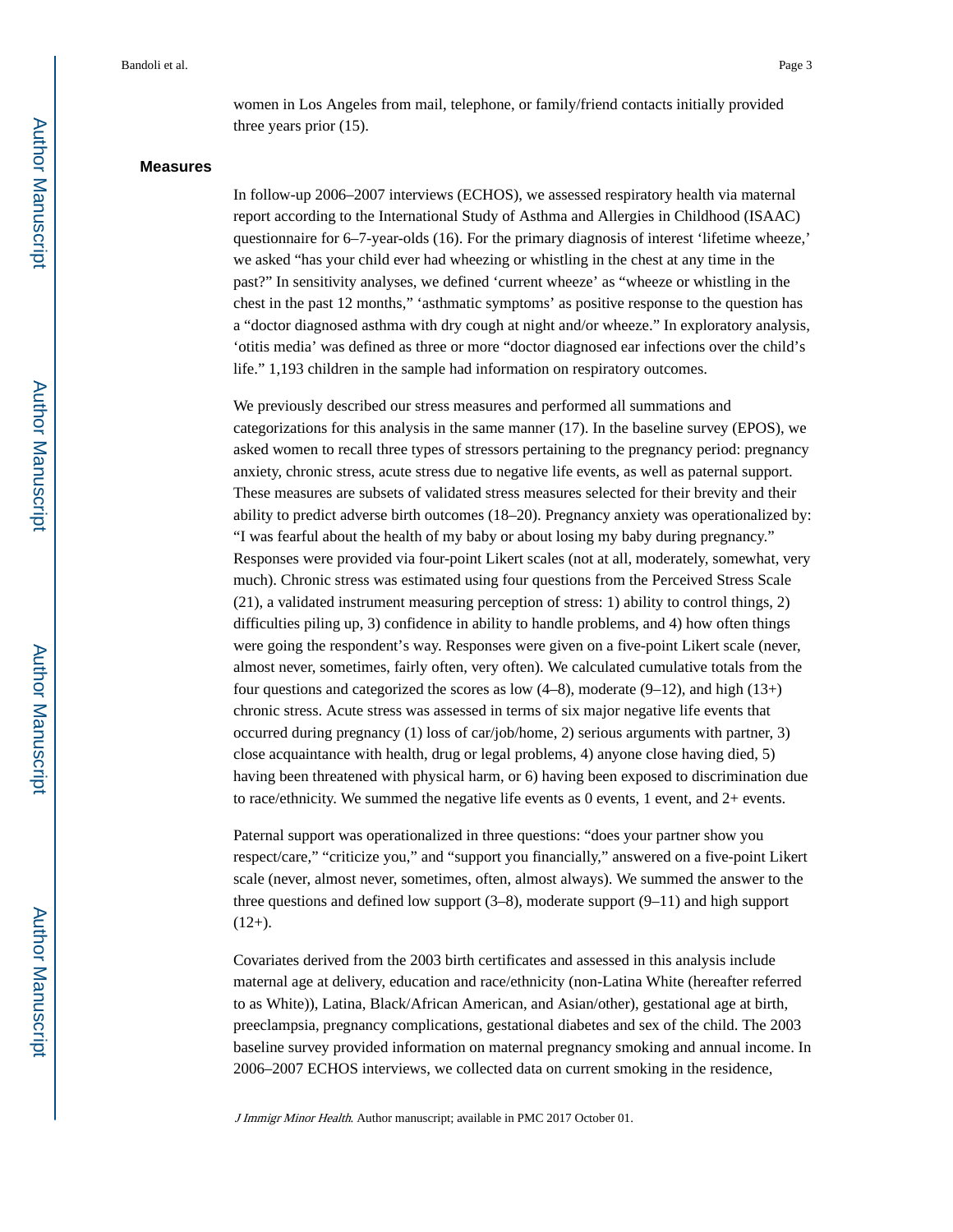maternal history of atopy, maternal nativity (US versus foreign born), and months of exclusive breastfeeding as defined in Table I.

#### **Analysis**

We estimated risk ratios (RR) for the three types of stress and paternal support on wheeze, asthmatic symptoms and otitis media at age 3–4 years using Poisson regression models with robust error variance and a log link function (22). We analyzed the stressors individually in separate models due to the correlation between stressors. Multivariate analysis was conducted including potential confounders previously described, selected based upon literature or a >10% change in risk estimate for the pregnancy stressors. Pregnancy complications, preeclampsia and gestational diabetes showed no evidence of confounding the associations of interest and were thus removed from models. There were too few respondents (n=6) among those with wheeze who affirmed current smokers in the house to include in adjusted models, however, exclusion of those who currently smoked from adjusted models did not change estimates by  $>10\%$  (23). Similarly, we were missing 11.6% of responses about household income, however, its inclusion in adjusted models did not change the effects by  $>10\%$ . In our data, income had a correlation of 0.63 with maternal education, thus only maternal education was used in adjusted models. We adjusted models stratified by ethnicity using propensity scores to account for the limitations of small strata. Propensity scores were created by regressing covariates from the fully adjusted models on each individual stressor in a multinomial logistic regression, with inclusion of the predicted probabilities of exposure in the final model. Stratification by race/ethnicity was limited to White mothers and Latina mothers; strata for Black/African American or Asian/Other individuals were too small for analysis (n=70 and 105 respectively). Within the Latina stratum, we further stratified by maternal nativity (US-born vs. foreign-born).

In sensitivity analyses, inverse probability censoring weights (IPCW) were applied to assess the impact of attrition in the cohort. Within the EPOS (baseline) study, maternal age, race/ ethnicity and education were all associated with the probability of being censored, and were regressed on a censoring variable to create censoring weights. In a separate sensitivity analysis examining each stressor and lifetime wheeze, the sample was re-weighted to adjust the prevalence of preterm births in the sample (39.7%) to equal 10% as observed in the general population. Finally, risk ratios for current wheeze, asthmatic symptoms and otitis media were calculated for each individual factor adjusting for the variables listed above.

The objective of UCLA Environment and Pregnancy Outcomes Study was to assess prenatal air pollution exposure on birth outcomes, and we did find an association between air pollution in the sample and preterm birth (14). However, we did not find an association between our measured air pollutants and wheeze in the offspring of our sample, and thus air pollution was not included in our adjusted models. Given the association between air pollution and preterm birth, we did adjust for preterm birth in addition to re-weighting of our preterm births in sensitivity analyses.

The UCLA Office for Protection of Research Subjects and the California Committee for the Protection of Human Subjects approved this research; informed consent was obtained from all participants.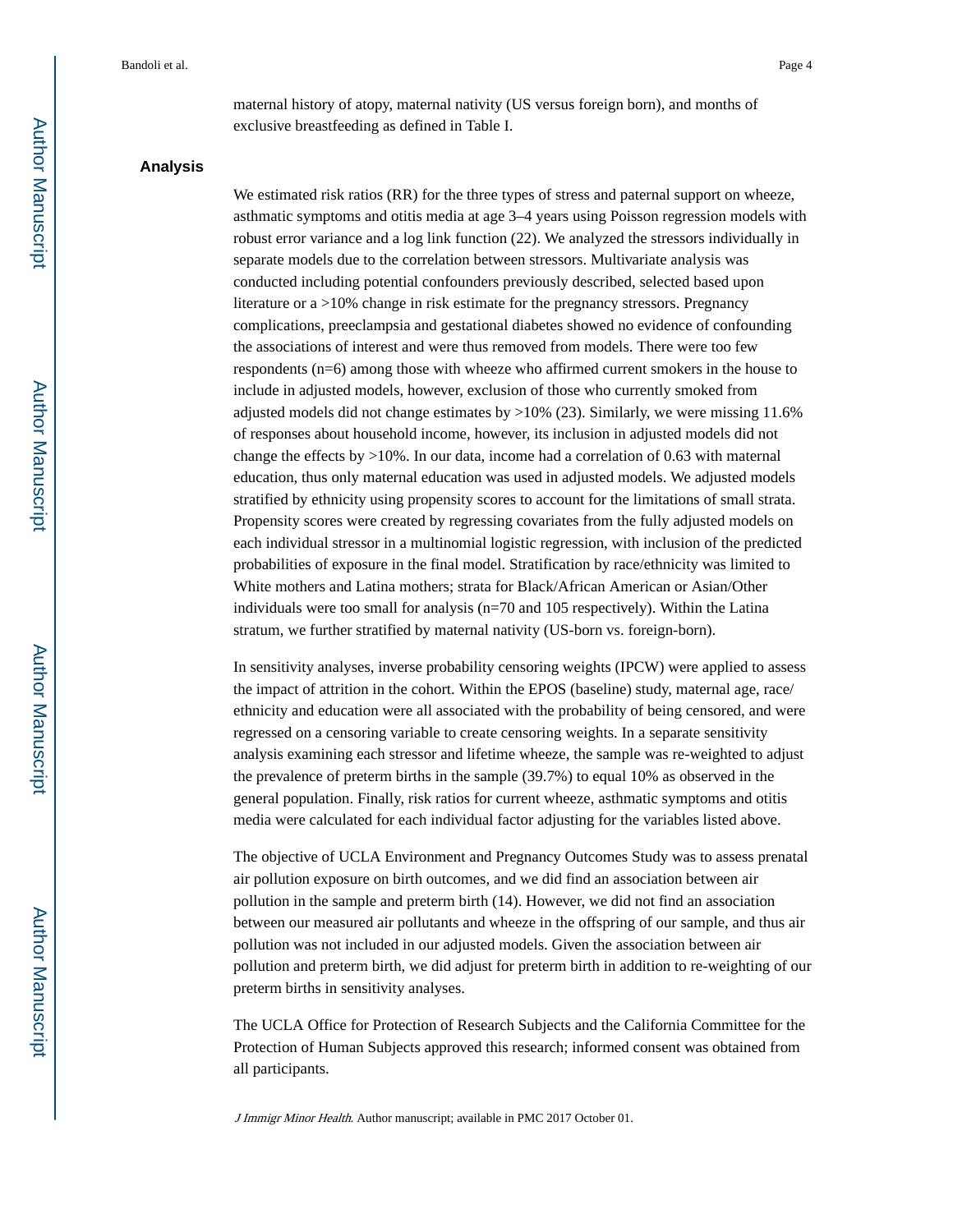# **Results**

Of the 1,193 women in the ECHOS sample, a majority were Latina (59.6%) or non-Latina White (25%). Of the Latina mothers, 68.1% were foreign-born, predominantly in Mexico. Ages of the offspring ranged from 2.3–5.8 years, with a median age of 3.5 years. Of all women in the sample, 25.5% of the offspring (n=304) had a lifetime history of wheeze, and 14.1% (n=168) had wheezed within the last 12 months. Children with a lifetime history of wheeze were more likely to be born to Black/African American or US-born Latina women, to have been born preterm, and more frequently had a mother with a history of atopy. Frequencies of maternal pregnancy stress variables also differed as displayed in Table I.

In multivariate adjusted models (Table II), the risk of lifetime wheeze in the offspring was increased when the mother reported high pregnancy anxiety, high numbers of negative life events, or low paternal support in separate models. Level of chronic stress also increased the risk of lifetime wheeze, but confidence intervals crossed the null. IPCW analysis did not appreciably change the results.

When stressors were individually analyzed in models stratified by ethnicity (Figure 1), the risk of lifetime wheeze was higher in the offspring of Latina mothers than the offspring of White mothers when having reported high pregnancy anxiety, 2+ negative life events, or low paternal support in pregnancy, although the confidence intervals of the estimates largely overlapped. The risk of lifetime wheeze from high levels of prenatal chronic stress was higher in the offspring of White mothers than in offspring of Latinas. Further stratification among Latinas by nativity (data not shown) resulted in no appreciable differences in the risk of wheezing in the offspring between foreign-born and US-born Latinas resulting from the stressors, with the exception of low paternal support, where offspring of US-born Latinas had higher risk for wheeze (aRR 1.87, 95% CI 1.04, 3.36) than those of foreign-born Latinas (aRR 1.42, 95% CI 0.79, 2.54).

In sensitivity analyses (Table III) for current wheeze (within the last 12 months) we estimated similar sized effects as for lifetime wheeze for all factors except for paternal support, where low paternal support had a stronger association with current wheeze in the offspring. Point estimates for associations between the three stressors and paternal support and asthmatic symptoms in the offspring indicated increased risk from each of the stressors, but all confidence intervals crossed the null. Finally, 2+ negative life events and low paternal support increased the risk of three or more infections with otitis media, but confidence intervals crossed the null.

When preterm birth was down-weighted to represent 10% of the sample, point estimates did not change by greater than 10%; confidence intervals became slightly wider (data not shown).

# **Discussion**

Using measures on three types of stress and paternal support during pregnancy, we found that a woman's anxiety about the health of the baby during pregnancy, negative life events, and low paternal support in pregnancy increased the risk of lifetime wheeze in the offspring.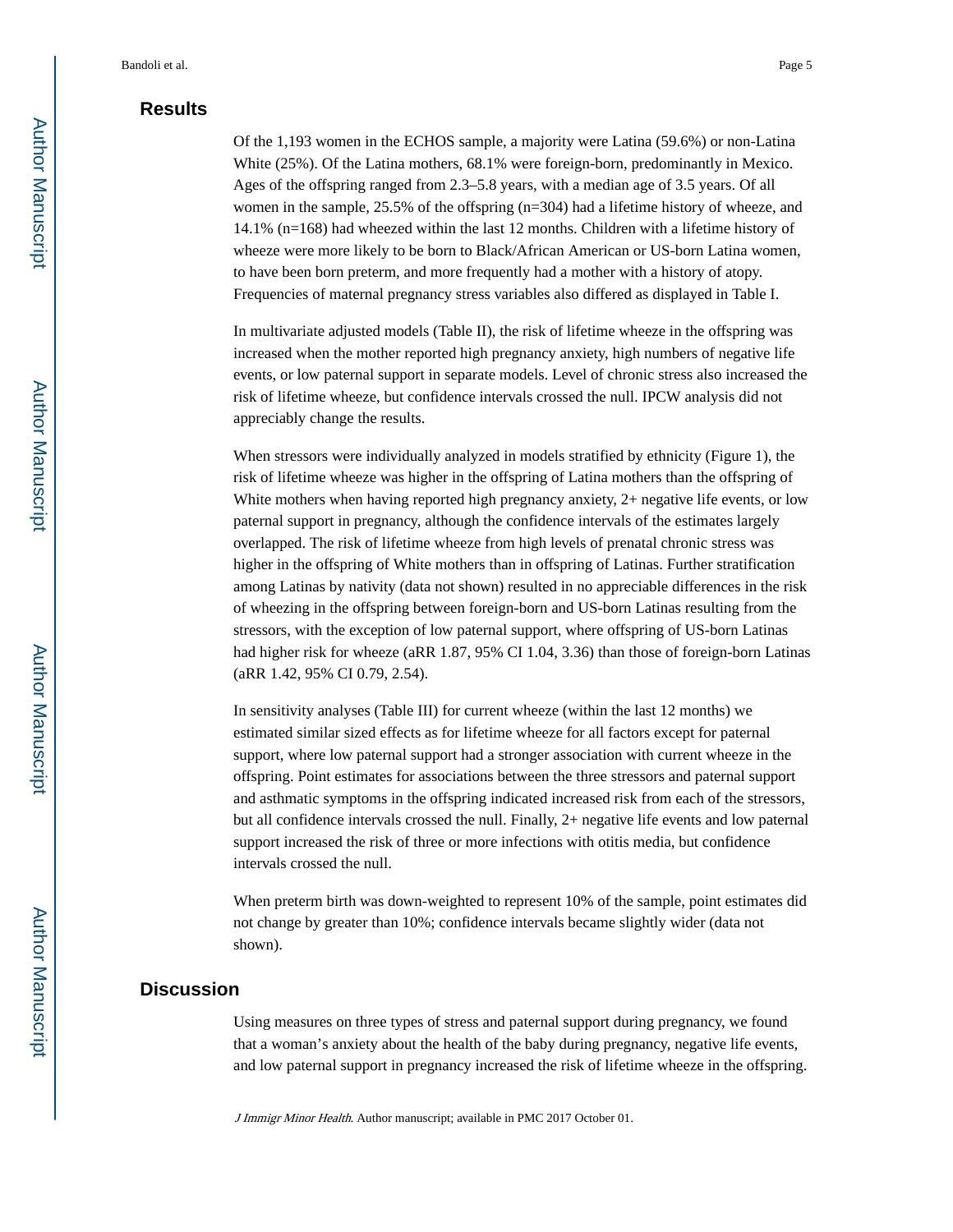The strength of the association with lifetime wheeze in the offspring did not differ by stressor. However, upon examination by ethnicity, Latina mothers tended to have greater magnitude risk estimates for wheeze in their offspring resulting from pregnancy stressors.

Our interest in examining ethnicity as an effect modifier stemmed from a recent analysis suggesting that the perception and vulnerability to stress may vary by race/ethnicity. In the analysis, levels of maternal perceived stress, maternal negative life events and pregnancy stress differed by race/ethnicity within income categories (24) suggesting that racial/ethnic differences in stress burden persist independent of income. While our sample sizes within strata were small, we also found evidence for differences in risk of wheeze to the offspring of White and Latina mothers, with greater risk of wheeze incurred in the offspring of Latinas from pregnancy anxiety, 2+ negative life events, and low paternal support. This modification by ethnicity may be a result of Latinas having less access to resources that influence coping mechanism, such as financial means, adequate nutrition and exercise, increasing the vulnerability to wheeze in their young offspring. Pregnancy support programs designed to offer additional social support to low-income or minority women through prenatal care, social interaction and meditation have shown positive effects on preterm birth and birth weight (25). While our paper was not designed to assess interventions such as these, investigation into whether these programs may also impact the respiratory health in the offspring through mitigation of pregnancy stressors may be warranted.

We were interested to find that low paternal support was modified by nativity, with stronger risk of wheeze in the offspring of US-born Latinas. One explanation for our findings with respect to paternal support is that compared with both non-Latina White and foreign-born Latinas, US-born Latinas were less likely to be married or living with a partner, more likely to be teenage mothers, and less likely to breastfeed. Although we adjusted for these factors in our models, these patterns suggest there may be other unmeasured and less healthy behaviors during pregnancy, and the additional stress of low paternal support may then be even more detrimental to health in pregnancy and of young offspring among the US-born Latinas.

The few studies that have examined the risk of asthma from prenatal stressors found stronger evidence of an increased risk of asthma in older children (age 7+) (1) and males (6). Our attenuated findings of prenatal stressors and asthmatic symptoms may reflect the difficulty of diagnosing asthma at the young age of our children. In addition, 39.6% of those with asthmatic symptoms in our sample had mothers with atopy, and our wide confidence intervals may reflect heterogeneity in those with asthmatic symptoms and potentially different fetal programming mechanisms that result from prenatal stress in atopic and nonatopic respiratory disease (26). Finally, we saw suggestions of an increased risk of otitis media from 2+ negative life events and low paternal support. Otitis media results from infection with the hypothesized pathway of HPA alteration in the developing fetus resulting in compromised immune function (27). Little has been published on prenatal stress and infections in human offspring, however, researchers did find an increased risk of hospitalization from any type of infection prior to age 15 in the offspring of mothers who suffered prenatal bereavement (RR 1.31, 95% CI 1.27, 1.35) (28). While our observations for otitis media are only suggestive, more research targeting this outcome may be warranted.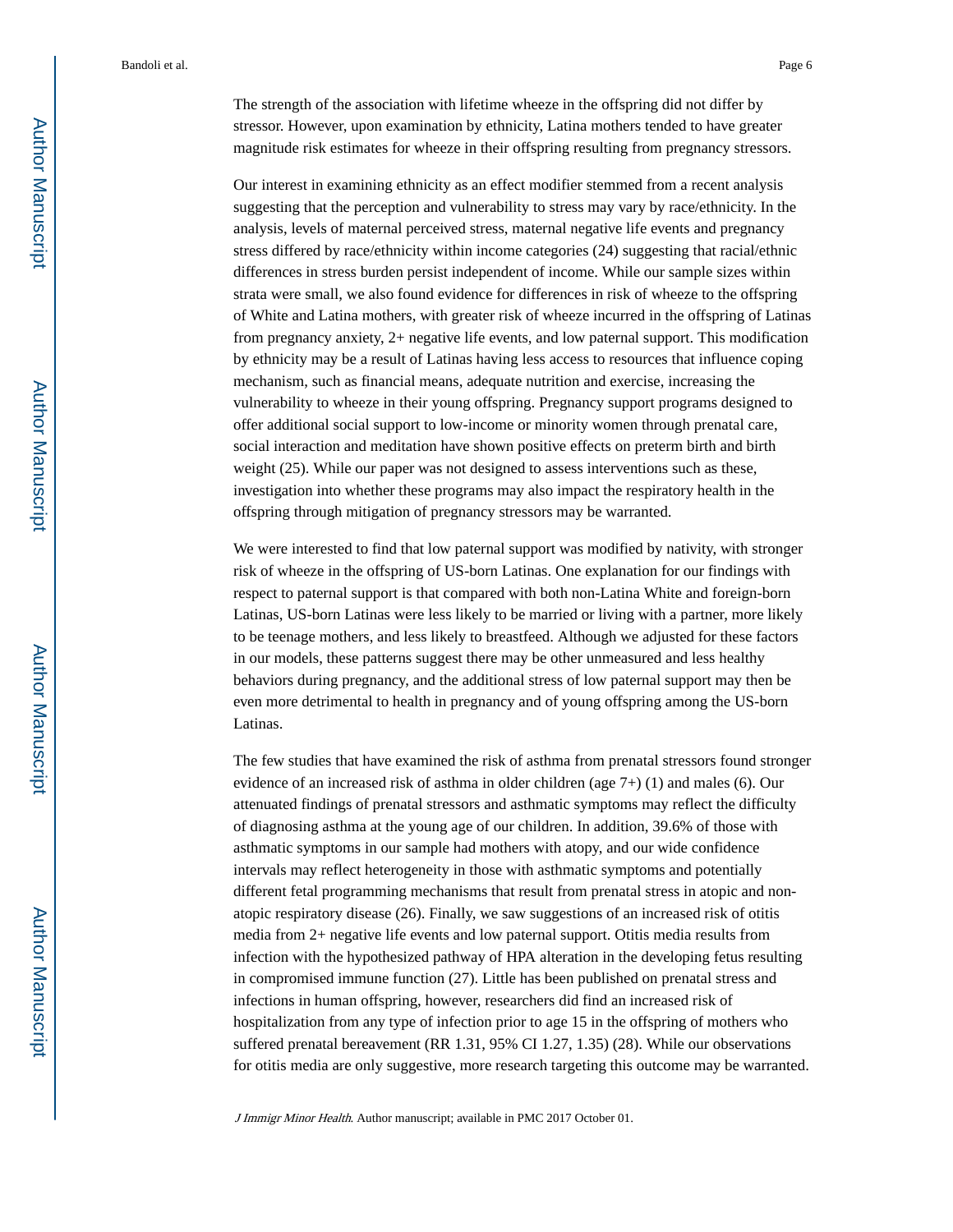ask about postnatal maternal stress in follow up interviews. A recent study found prenatal and postnatal stressors to be correlated  $(\rho=0.56-0.6$  in first 3 years of life) (4), and one could hypothesize that alteration to the HPA axis from prenatal stress could prime the offspring for vulnerability to postnatal stress, further increasing the risk of childhood wheeze. However, given the biologic plausibility of the fetal programming hypothesis and work that has been done to elucidate the role of prenatal stress on immune function in animal models (29,30) and in human cord blood mononuclear cells (31), it is convincing that the mental health and wellbeing of the mother during the prenatal time frame independently contributes to the respiratory health in her offspring.

Strengths of this study include the large population of immigrant Latinas, allowing us to investigate this often-understudied group to examine effect measure modification by ethnicity and nativity, which, to our knowledge, has not been explored previously. Additionally, using three types of pregnancy stressors and paternal support allowed us to test whether different aspects or types of stress had differential effects on the risk of wheeze, which our data did ultimately not support.

Limitations in our study include that our stressors were recalled 3–6 months postpartum. This allows for the possibility of recall bias if wheezing occurred in the first 3–6 months; however, the similar magnitude in risk ratios observed with current wheeze in sensitivity analyses increased our confidence in the time sequence of events. Another limitation is our single-time point collection of respiratory outcomes, prohibiting the ability to distinguish between transient, persistent, or early or late-onset wheeze. Wheezing phenotypes are not reliably established until the age of six, and are quite different in their risk for subsequent development of asthma (32,33). There was also the potential of selection bias, as we were unable to locate 51% of our sample between 2003 and 2006. However, our analyses utilizing IPCW did not meaningfully change our estimates of interest. Finally, our cohort was at higher risk than the general population as preterm birth may be on the causal path to childhood wheeze. In sensitivity analysis re-weighting the cohort to mirror the population prevalence of preterm birth, estimates remained stable with slightly wider confidence intervals, suggesting that the increased risk of wheeze from prenatal stressors still persists in our sample without the over-contribution from those with higher risk.

# **New Contribution to the Literature**

This work adds to the literature by examining different maternal prenatal stressors and the risk of lifetime wheeze in their offspring, and further exploring differences in the magnitude of risk between Whites and Latinas. As both asthma and wheeze have higher prevalence in minorities and disproportionately affect children (34), the identification of potentially modifiable risk factors such as maternal prenatal stress is of great public health importance. Further, the identification of stressors that may be more detrimental to select races/ ethnicities could aid in targeted approaches to reducing maternal stress during this crucial development period.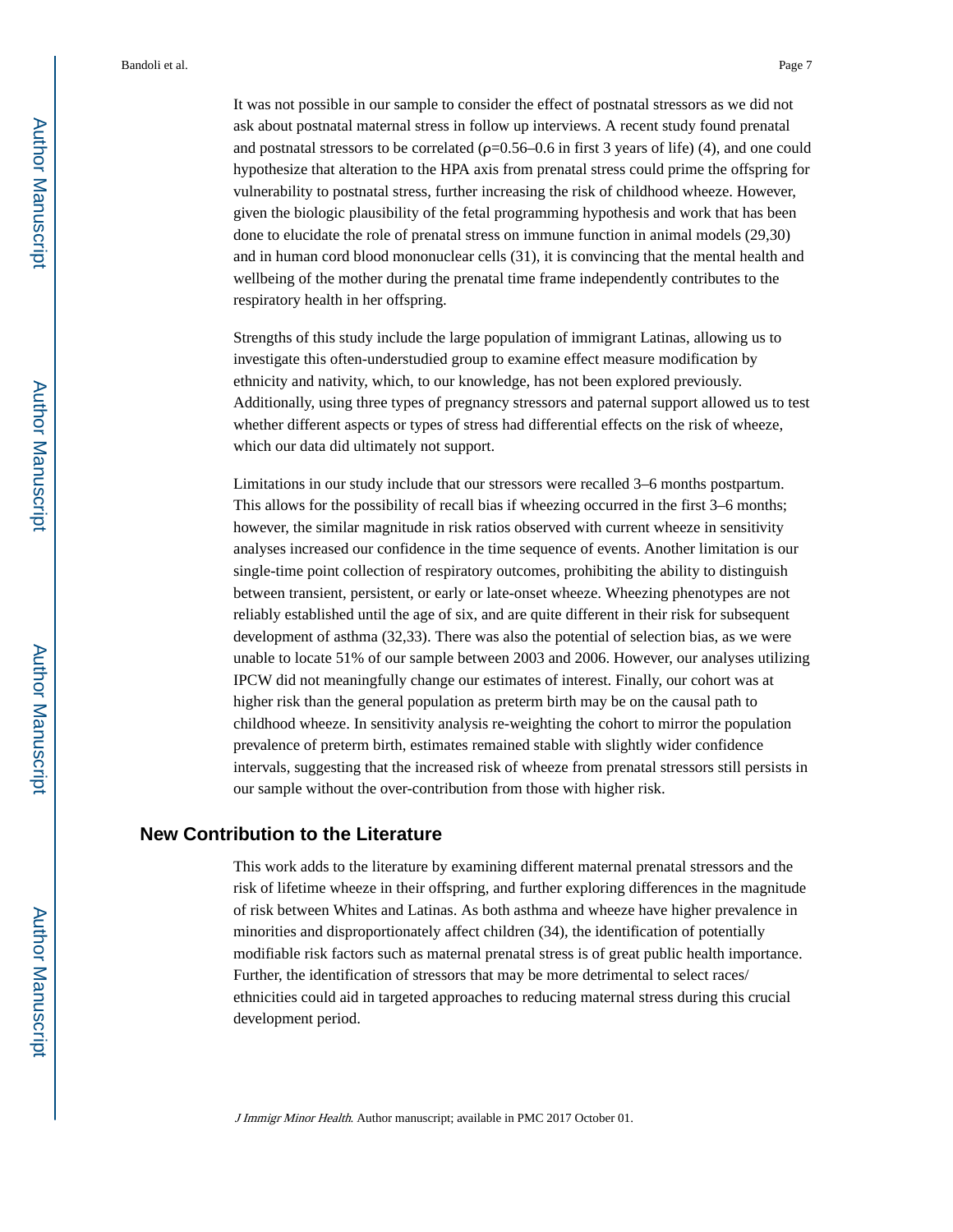# **Acknowledgments**

We would like to thank Susan Cochran, Marjan Javanbakht and May Wang for their insightful comments and suggestions to the project. This work was supported by funding from the National Institutes of Environmental Health Sciences [R01ES010960-01].

## **References**

- 1. Cookson H, Granell R, Joinson C, Ben-Shlomo Y, Henderson AJ. Mothers' anxiety during pregnancy is associated with asthma in their children. J Allergy Clin Immunol. 2009 Apr; 123(4): 847–53.e11. [PubMed: 19348924]
- 2. Guxens M, Sonnenschein-van der Voort AMM, Tiemeier H, Hofman A, Sunyer J, de Jongste JC, et al. Parental psychological distress during pregnancy and wheezing in preschool children: the Generation R Study. J Allergy Clin Immunol. 2014 Jan; 133(1):59–67.e1–12. [PubMed: 23777854]
- 3. Mathilda Chiu Y-H, Coull BA, Cohen S, Wooley A, Wright RJ. Prenatal and postnatal maternal stress and wheeze in urban children: effect of maternal sensitization. Am J Respir Crit Care Med. 2012 Jul 15; 186(2):147–54. [PubMed: 22582161]
- 4. Reyes M, Perzanowski MS, Whyatt RM, Kelvin EA, Rundle AG, Diaz DM, et al. Relationship between maternal demoralization, wheeze, and immunoglobulin E among inner-city children. Ann Allergy Asthma Immunol. 2011 Jul; 107(1):42–9.e1. [PubMed: 21704884]
- 5. Wood, RA., Bloomberg, GR., Kattan, M., Conroy, K., Sandel, MT., Dresen, A., et al. J Allergy Clin Immunol. Vol. 127. Elsevier Ltd; 2011 Apr. Relationships among environmental exposures, cord blood cytokine responses, allergy, and wheeze at 1 year of age in an inner-city birth cohort (Urban Environment and Childhood Asthma study); p. 913-9.e1–6.
- 6. Fang F, Höglund CO, Arck P, Lundholm C, Långström N, Lichtenstein P, et al. Maternal bereavement and childhood asthma-analyses in two large samples of Swedish children. PLoS One. 2011 Jan.6(11):e27202. [PubMed: 22087265]
- 7. Khashan AS, Wicks S, Dalman C, Henriksen TB, Li J, Mortensen PB, et al. Prenatal stress and risk of asthma hospitalization in the offspring: a Swedish population-based study. Psychosom Med. 2012; 74(6):635–41. [PubMed: 22753636]
- 8. Godfrey KM, Barker DJ. Fetal programming and adult health. Public Health Nutr. 2007 Sep 27.4(2b)
- 9. Wright, RJ. Biol Psychol. Vol. 84. Elsevier B.V.; 2010 Apr. Perinatal stress and early life programming of lung structure and function; p. 46-56.
- 10. Provençal, N., Binder, E. Exp Neurol. Elsevier B.V.; 2014 Sep 9. The effects of early life stress on the epigenome: From the womb to adulthood and even before; p. 1-10.
- 11. Braveman P, Marchi K, Egerter S, Kim S, Metzler M, Stancil T, et al. Poverty, near-poverty, and hardship around the time of pregnancy. Matern Child Health J. 2010 Jan; 14(1):20–35. [PubMed: 19037715]
- 12. Lauderdale DS, Wen M, Jacobs EA, Kandula NR. Immigrant perceptions of discrimination in health care: the California Health Interview Survey 2003. Med Care. 2006 Oct; 44(10):914–20. [PubMed: 17001262]
- 13. Wright RJ, Rodriguez M, Cohen S. Occasional reviews Review of psychosocial stress and asthma : an integrated biopsychosocial approach. Thorax. 1998; 53:1066–74. [PubMed: 10195081]
- 14. Ritz B, Wilhelm M, Hoggatt KJ, Ghosh JKC. Ambient air pollution and preterm birth in the environment and pregnancy outcomes study at the University of California, Los Angeles. Am J Epidemiol. 2007 Nov 1; 166(9):1045–52. [PubMed: 17675655]
- 15. Hoggatt KJ, Flores M, Solorio R, Wilhelm M, Ritz B. The "Latina epidemiologic paradox" revisited: the role of birthplace and acculturation in predicting infant low birth weight for Latinas in Los Angeles, CA. J Immigr Minor Health. 2012 Oct; 14(5):875–84. [PubMed: 22160842]
- 16. Asher MI, Keil U, Anderson HR, Beasley R, Crane J, Martinez F, et al. International study of asthma and allergies in childhood (ISAAC): rationale and methods. Eur Respir J. 1995 Mar 1; 8(3):483–91. [PubMed: 7789502]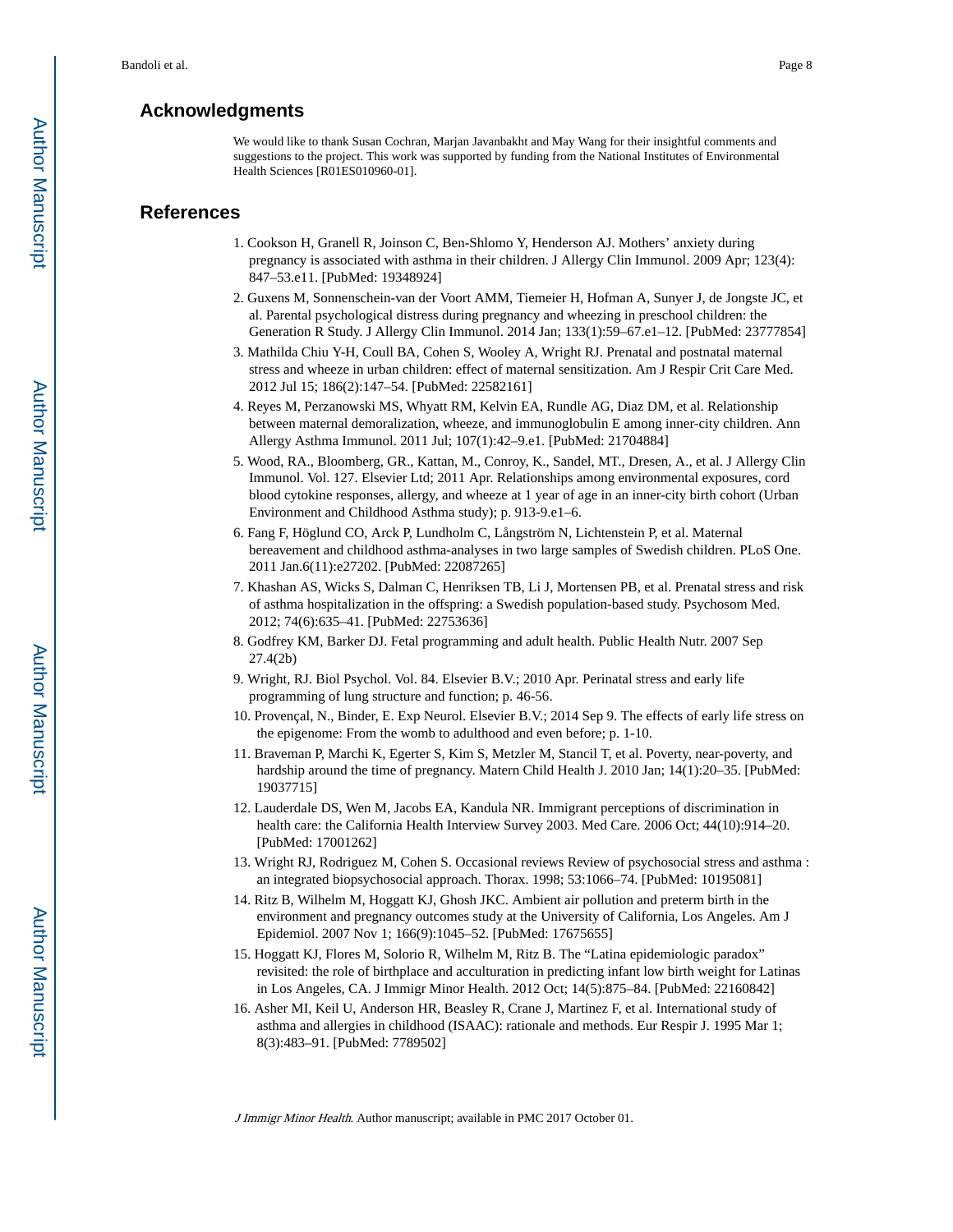- 17. Ghosh JKC, Wilhelm MH, Dunkel-Schetter C, Lombardi CA, Ritz BR. Paternal support and preterm birth, and the moderation of effects of chronic stress: a study in Los Angeles county mothers. Arch Womens Ment Health. 2010 Aug; 13(4):327–38. [PubMed: 20066551]
- 18. Dunkel-Schetter C, Glynn L. Stress in Pregnancy: Empirical Evidence and the Theoretical Issues to Guide Interdisciplinary Research. The Handbook of Stress Science. 2010 p. Ch 24.
- 19. Dunkel Schetter C. Psychological science on pregnancy: stress processes, biopsychosocial models, and emerging research issues. Annu Rev Psychol. 2011 Jan.62:531–58. November 2010. [PubMed: 21126184]
- 20. Rini CK, Dunkel-Schetter C, Wadhwa PD, Sandman CA. Psychological adaptation and birth outcomes: the role of personal resources, stress, and sociocultural context in pregnancy. Health Psychol. 1999 Jul; 18(4):333–45. [PubMed: 10431934]
- 21. Cohen S, Kamarck TMR. A global measure of perceived stress. J Heal Soc Behav. 1983; 24(4): 385–96.
- 22. Fang J. Using SAS ® Procedures FREQ, GENMOD, LOGISTIC, and PHREG to Estimate Adjusted Relative Risks – A Case Study. SAS Global Forum. 2011:345. 2011.
- 23. Mickey RM, Greenland S. The impact of confounder selection criteria on effect estimation. Am J Epidemiol. 1989 Jan; 129(1):125–37. [PubMed: 2910056]
- 24. Dunkel Schetter C, Schafer P, Lanzi RG, Clark-Kauffman E, Raju TNK, Hillemeier MM. Shedding Light on the Mechanisms Underlying Health Disparities Through Community Participatory Methods: The Stress Pathway. Perspect Psychol Sci. 2013 Nov 4; 8(6):613–33. [PubMed: 26173227]
- 25. Ickovics JR, Kershaw TS, Westdahl C, Rising SS, Klima C, Reynolds H, et al. Group prenatal care and preterm birth weight: Results from a matched cohort study at public clinics. Obstet Gynecol. 2003; 102(5):1051–7. [PubMed: 14672486]
- 26. Wright RJ. Epidemiology of stress and asthma: from constricting communities and fragile families to epigenetics. Immunol Allergy Clin North Am. 2011 Mar; 31(1):19–39. [PubMed: 21094921]
- 27. Miller AH. Reviews and Overviews When Not Enough Is Too Much : The Role of Insufficient Glucocorticoid Signaling in the Pathophysiology of Stress-Related Disorders. Am J Psychiatry. 2003 Sep.160:1554–65. [PubMed: 12944327]
- 28. Nielsen NM, Hansen AV, Simonsen J, Hviid A. Prenatal stress and risk of infectious diseases in offspring. Am J Epidemiol. 2011 May 1; 173(9):990–7. [PubMed: 21389042]
- 29. Merlot E, Couret D, Otten W. Prenatal stress, fetal imprinting and immunity. Brain Behav Immun. 2008 Jan; 22(1):42–51. [PubMed: 17716859]
- 30. Veru F, Laplante DP, Luheshi G, King S. Prenatal maternal stress exposure and immune function in the offspring. Stress. 2014; 17(2):133–48. [PubMed: 24417382]
- 31. Wright RJ, Visness CM, Calatroni A, Grayson MH, Gold DR, Sandel MT, et al. Prenatal maternal stress and cord blood innate and adaptive cytokine responses in an inner-city cohort. Am J Respir Crit Care Med. 2010 Jul 1; 182(1):25–33. [PubMed: 20194818]
- 32. Henderson J, Granell R, Heron J, Sherriff A, Simpson A, Woodcock A, et al. Associations of wheezing phenotypes in the first 6 years of life with atopy, lung function and airway responsiveness in mid-childhood. Thorax. 2008 Nov; 63(11):974–80. [PubMed: 18678704]
- 33. Morgan WJ, Stern DA, Sherrill DL, Guerra S, Holberg CJ, Guilbert TW, et al. Outcome of asthma and wheezing in the first 6 years of life: follow-up through adolescence. Am J Respir Crit Care Med. 2005 Nov 15; 172(10):1253–8. [PubMed: 16109980]
- 34. Gelfand EW. THE IMPACT OF ASTHMA ON THE PATIENT. Johns Hopkins Adv Stud Med. 2008; 8(3):57–63.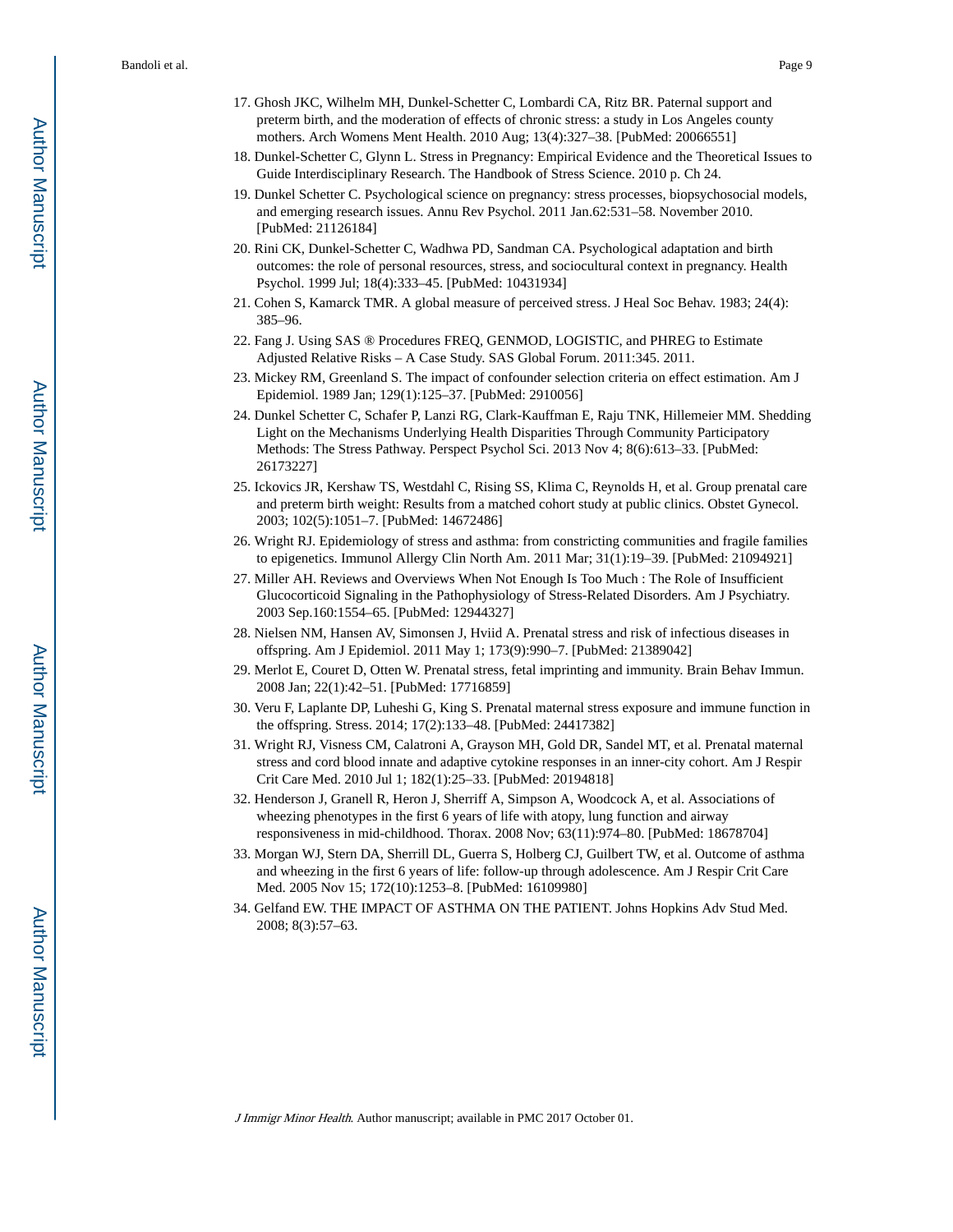Bandoli et al. Page 10



## **Figure 1. Risk of lifetime wheeze by race/ethnicity**

Adjusted risk ratios for lifetime wheeze stratified by race among respondents to the Environment and Child Health Outcomes Study in Los Angeles County, California, 2006 (n=1193). Risk ratios are adjusted with propensity scores for maternal age, maternal education, preterm birth, months of exclusive breastfeeding, maternal atopy, child sex, and pregnancy smoking, and individually adjusted for each stressor. Results are presented on a logarithmic scale. Estimates displayed as follows: pregnancy anxiety: very much vs. none at all; PSS: high vs. low; life events: 2+ vs. none; paternal support: low vs. high.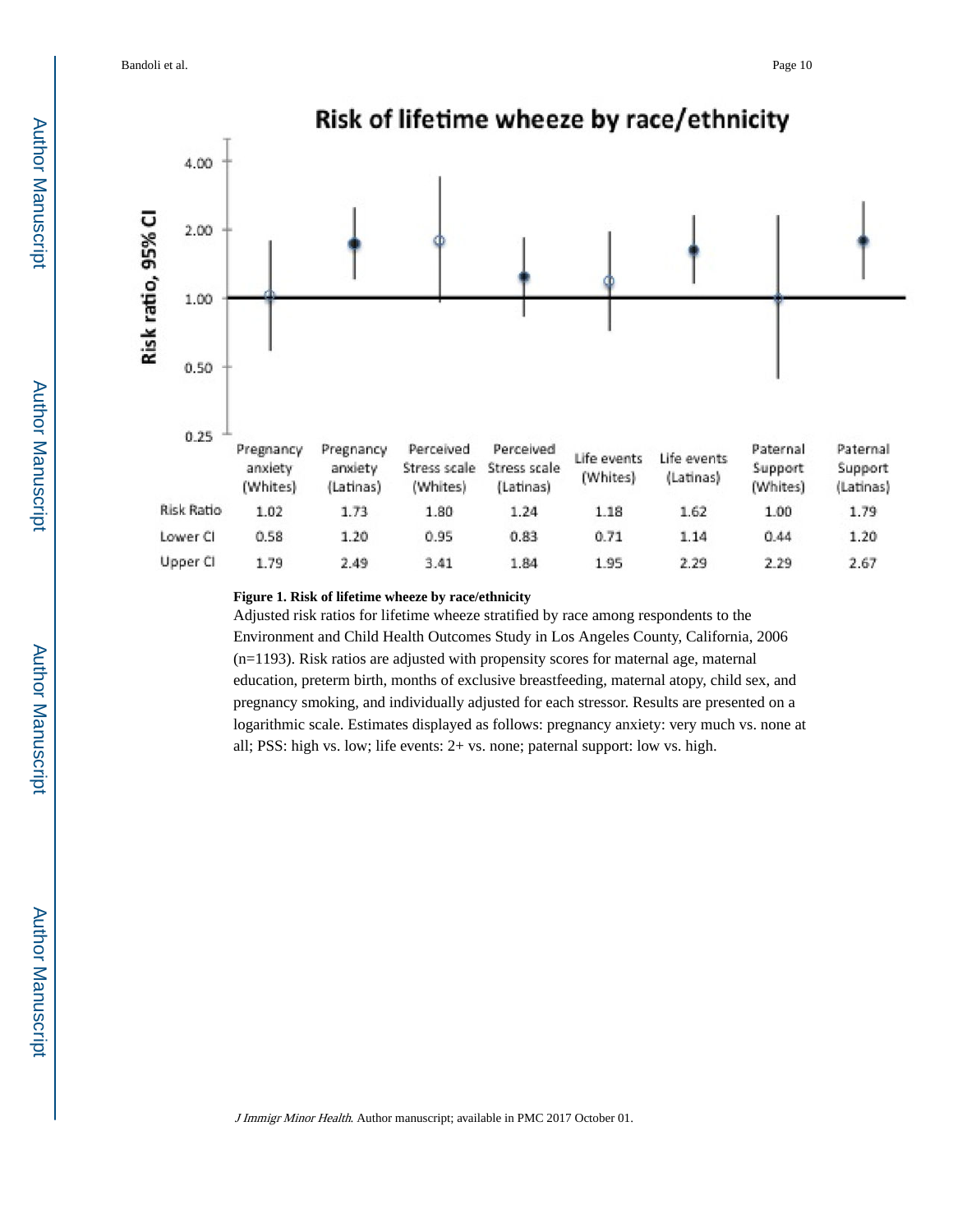#### **Table I**

Demographic and pregnancy characteristics by child wheeze status among respondents to the Environment and Child Health Outcomes Study in Los Angeles County, California, 2006 (n=1193).

|                                              |                      | <b>Lifetime Wheeze</b> |
|----------------------------------------------|----------------------|------------------------|
|                                              | Yes<br>$n=304(25.5)$ | No<br>$n=889(74.5)$    |
| Maternal age at child's birth                |                      |                        |
| < 20                                         | 18(5.9)              | 57(6.4)                |
| $20 - 24$                                    | 54 (17.8)            | 155 (17.4)             |
| $25 - 34$                                    | 174 (57.2)           | 476 (53.5)             |
| > 34                                         | 58 (19.1)            | 201 (22.6)             |
| Maternal education                           |                      |                        |
| $<$ 11 years                                 | 62 (20.4)            | 256 (28.8)             |
| 12 years                                     | 65 (21.4)            | 209 (23.5)             |
| $>13$ years                                  | 172(56.6)            | 404 (45.4)             |
| missing                                      | 5(1.6)               | 20(2.5)                |
| Maternal race/ethnicity                      |                      |                        |
| White                                        | 79 (26.0)            | 219 (24.6)             |
| Latina                                       | 168 (55.3)           | 543 (61.4)             |
| Foreign-born                                 | 101(60.1)            | 383 (70.5)             |
| <b>Black</b>                                 | 31 (10.2)            | 39 (4.4)               |
| Asian/Other                                  | 23(7.6)              | 82(9.2)                |
| missing                                      | 3(1.0)               | 6(0.7)                 |
| Preterm birth                                |                      |                        |
| Preterm (<37 weeks)                          | 137 (45.1)           | 312 (35.1)             |
| Preeclampsia                                 |                      |                        |
| Yes                                          | 3(1.0)               | 13(1.5)                |
| Pregnancy complications                      |                      |                        |
| Yes                                          | 31 (10.2)            | 83 (9.3)               |
| <b>Gestational diabetes</b>                  |                      |                        |
| Yes                                          | 3(1.0)               | 23(2.5)                |
| Sex of child                                 |                      |                        |
| Male                                         | 184 (60.5)           | 421 (47.4)             |
| Maternal pregnancy smoking                   |                      |                        |
| Nonsmoker                                    | 193 (63.5)           | 600(67.5)              |
| Former smoker                                | 93 (30.6)            | 254 (28.6)             |
| Pregnancy smoker                             | 18(5.9)              | 35(3.9)                |
| Current smoker in house                      |                      |                        |
| Yes                                          | 6(2.0)               | 19(2.1)                |
| missing                                      | 1(0.3)               | 0(0.0)                 |
| History of maternal asthma, eczema, hayfever |                      |                        |
| Yes                                          | 107 (35.2)           | 162 (18.2)             |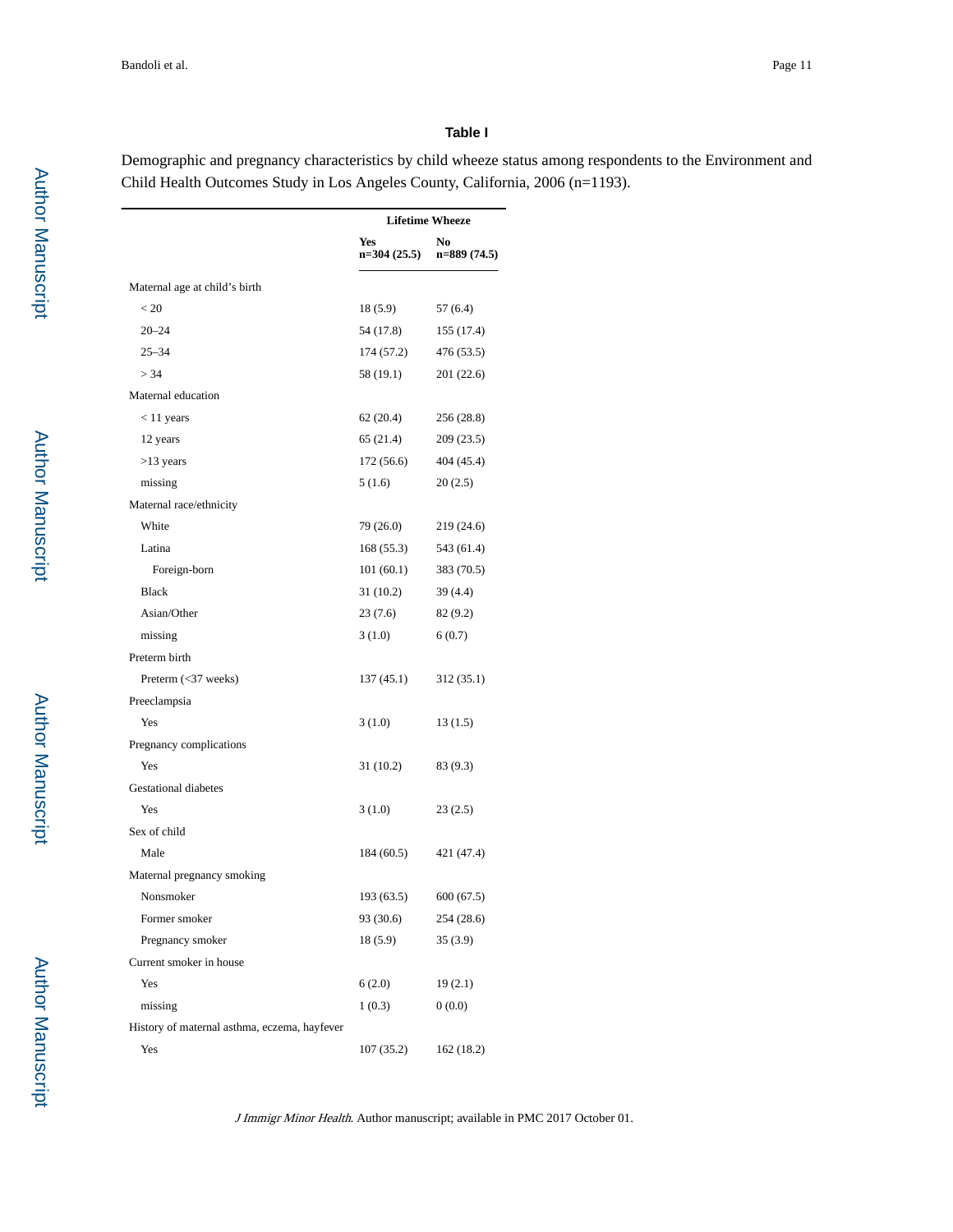|                                           |                      | <b>Lifetime Wheeze</b> |
|-------------------------------------------|----------------------|------------------------|
|                                           | Yes<br>$n=304(25.5)$ | No<br>$n=889(74.5)$    |
| Annual income                             |                      |                        |
| $<$ \$10,000                              | 48 (15.8)            | 137 (15.4)             |
| \$10-30,000                               | 51 (16.8)            | 161(18.1)              |
| \$30-50,000                               | 64 (21.1)            | 170 (19.1)             |
| $<$ \$50,000                              | 105(34.5)            | 318 (35.8)             |
| missing                                   | 36(11.8)             | 103(11.6)              |
| Fearful about health of baby              |                      |                        |
| Not at all                                | 85 (28.0)            | 293 (33.0)             |
| Moderately                                | 71 (23.4)            | 210 (23.6)             |
| Somewhat                                  | 80 (26.3)            | 236 (26.5)             |
| Very much                                 | 67(22.0)             | 142 (16.0)             |
| missing                                   | 1(0.3)               | 8 (0.9)                |
| Chronic stress composite score            |                      |                        |
| Low $(4-8)$                               | 151 (49.7)           | 481 (54.1)             |
| Medium $(9-12)$                           | 107(35.2)            | 293 (33.0)             |
| High $(13+)$                              | 41(13.5)             | 94 (10.6)              |
| missing                                   | 5(1.6)               | 21(2.3)                |
| Negative life events                      |                      |                        |
| None $(0)$                                | 125(41.1)            | 463 (52.1)             |
| Moderate (1)                              | 95 (31.3)            | 244 (27.4)             |
| High $(2+)$                               | 79 (26.0)            | 169 (19.0)             |
| missing                                   | 5(1.6)               | 13(1.5)                |
| Paternal support composite score          |                      |                        |
| Low $(3-8)$                               | 27 (8.8)             | 45(5.1)                |
| Medium $(9-11)$                           | 48 (15.8)            | 108(12.1)              |
| High $(12+)$                              | 226 (74.3)           | 714 (80.3)             |
| missing                                   | 3(1.0)               | 22(2.5)                |
| Months exclusive breastfeeding (mean, sd) | 3.1(3.8)             | 3.6(3.8)               |

 Author Manuscript**Author Manuscript**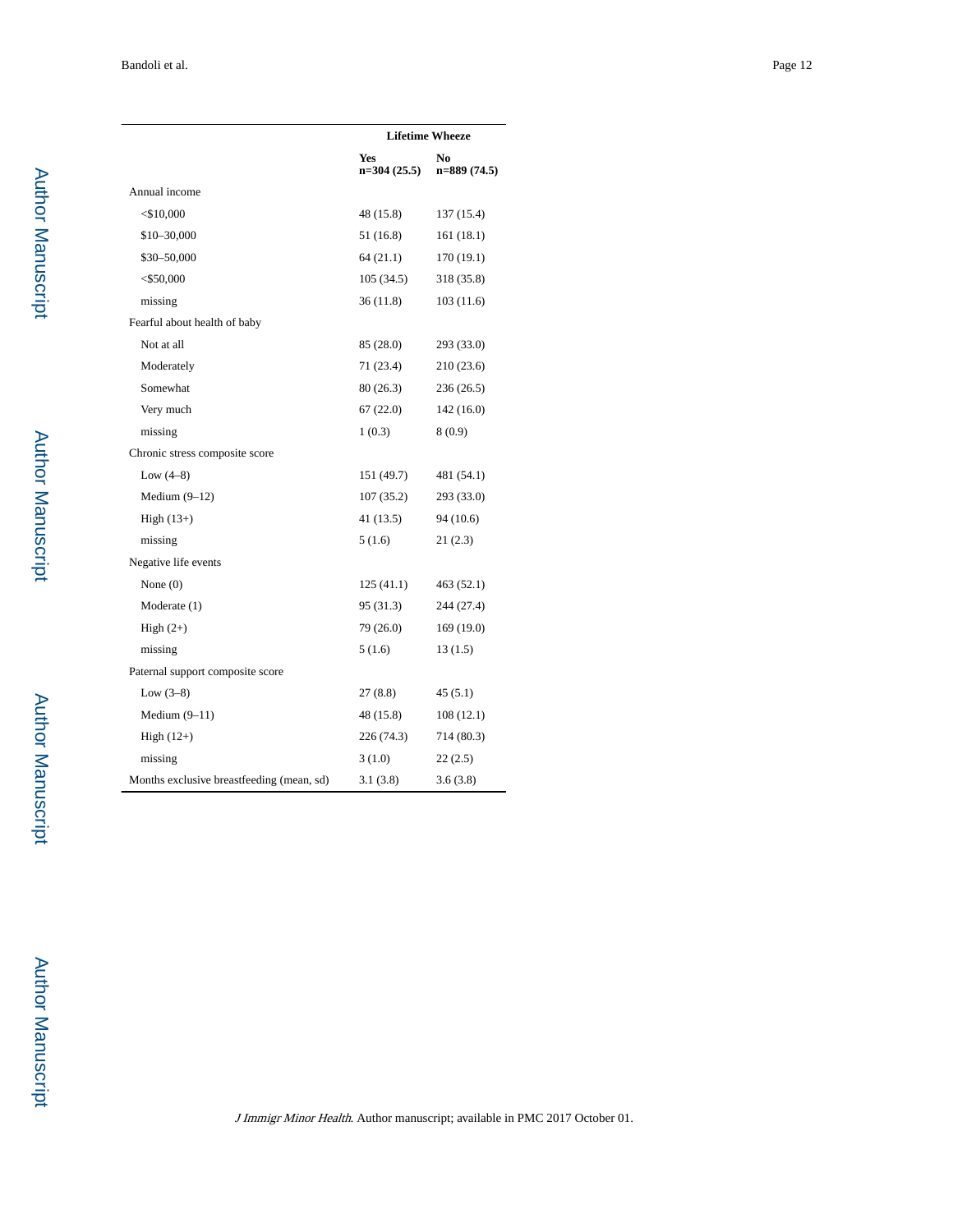#### **Table II**

Crude, adjusted and inverse probability of censor weighted risk ratios for lifetime wheeze by stressor among respondents to the Environment and Child Health Outcomes Study in Los Angeles County, California, 2006 (n=1193).

|                      | n (case)/n (non-case) | Crude risk ratio (95% CI) | Adjusted risk ratio (95%<br>$CD^I$ | <b>IPCW</b> adjusted risk ratio<br>$(95\% \text{ CI})^{2,3}$ |
|----------------------|-----------------------|---------------------------|------------------------------------|--------------------------------------------------------------|
| Pregnancy anxiety    |                       |                           |                                    |                                                              |
| Not at all           | 85/293                | Reference                 | Reference                          | Reference                                                    |
| Moderately           | 71/210                | 1.12(0.85, 1.48)          | 1.21(0.92, 1.60)                   | 1.21(0.91, 1.62)                                             |
| Somewhat             | 80/236                | 1.13(0.86, 1.47)          | 1.04(0.80, 1.36)                   | 0.98(0.74, 1.29)                                             |
| Very much            | 67/142                | 1.43(1.09, 1.87)          | 1.40(1.07, 1.83)                   | 1.47(1.11, 1.94)                                             |
| Chronic stress (PSS) |                       |                           |                                    |                                                              |
| Low                  | 151/481               | Reference                 | Reference                          | Reference                                                    |
| Moderate             | 107/293               | 1.12(0.90, 1.39)          | 1.15(0.93, 1.43)                   | 1.11(0.89, 1.40)                                             |
| High                 | 41/94                 | 1.27(0.95, 1.70)          | 1.22(0.91, 1.63)                   | 1.18(0.86, 1.63)                                             |
| Negative life events |                       |                           |                                    |                                                              |
| None                 | 125/463               | Reference                 | Reference                          | Reference                                                    |
| 1 NLE                | 95/244                | 1.32(1.05, 1.66)          | 1.30(1.04, 1.63)                   | 1.28(1.00, 1.63)                                             |
| $2+$ NLEs            | 79/169                | 1.50(1.18, 1.90)          | 1.36(1.06, 1.75)                   | 1.33(1.02, 1.74)                                             |
| Paternal support     |                       |                           |                                    |                                                              |
| High                 | 226/714               | Reference                 | Reference                          | Reference                                                    |
| Moderate             | 48/108                | 1.28(0.99, 1.66)          | 1.24(0.95, 1.62)                   | 1.20(0.90, 1.59)                                             |
| Low                  | 27/45                 | 1.56(1.13, 2.15)          | 1.41(1.02, 1.96)                   | 1.34(0.94, 1.59)                                             |

1 Adjusted for maternal race, maternal age, maternal education, preterm birth, months exclusive breastfeeding, maternal atopy, child sex, pregnancy smoking and individually adjusted for each stressor.

 $2$  Inverse probability censor weights (maternal age, race and education). Additionally, model is adjusted for all covariates in previous model.

 $\beta$ Weighted sample n=2434.